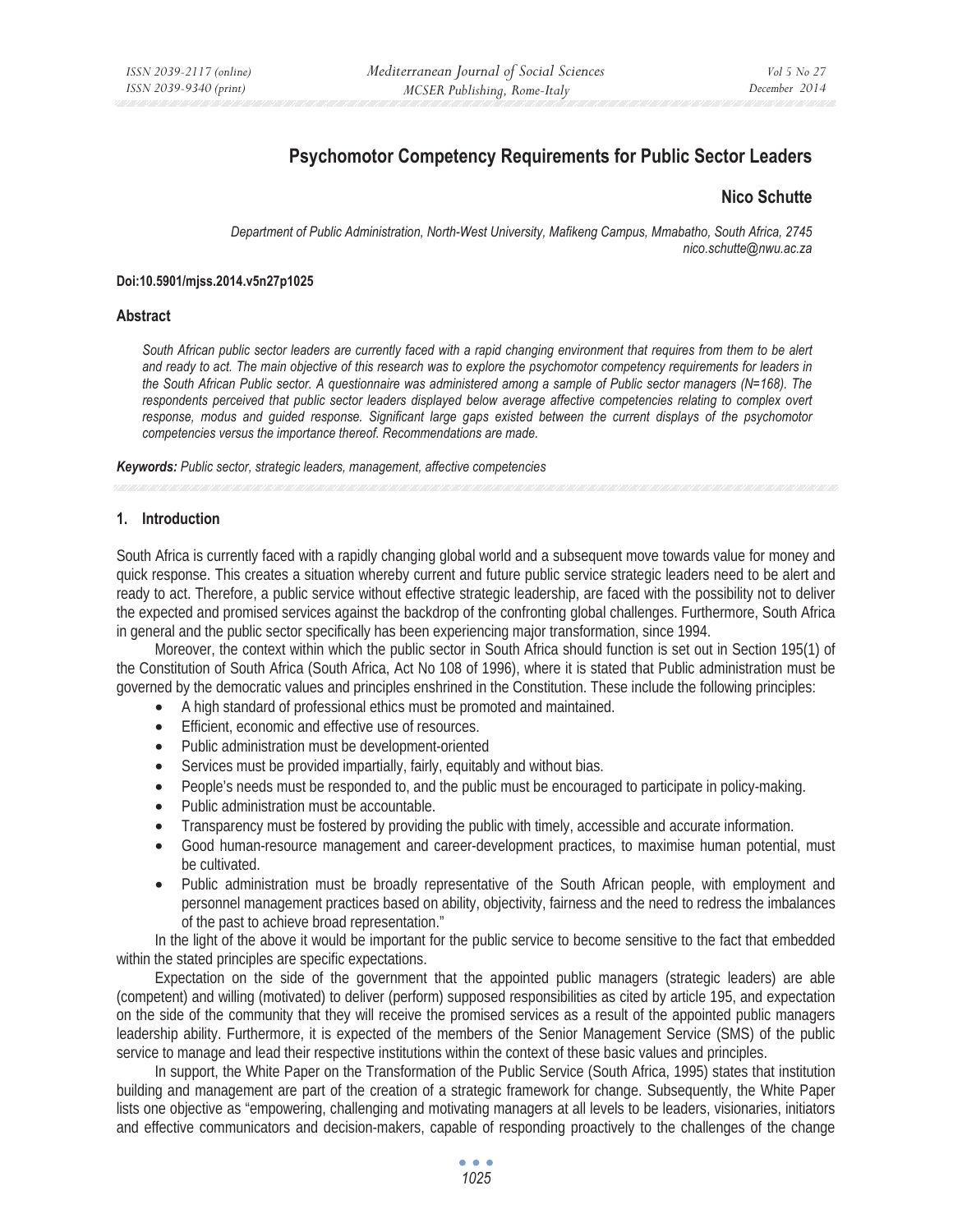| ISSN 2039-2117 (online) | Mediterranean Journal of Social Sciences | Vol 5 No 27   |
|-------------------------|------------------------------------------|---------------|
| ISSN 2039-9340 (print)  | MCSER Publishing, Rome-Italy             | December 2014 |

process, rather than acting as the administrators of fixed rules and procedures" (South Africa, 1995 p., 48 – 51).

Furthermore, does it also recommend that strategies should be developed to deal among other things with new and more participative organisational structures, new organisational cultures, learning organisations, and managing change and diversity.

Nevertheless, in order for the public service to create and as such accomplish the principles as enshrined in the Constitution can only be accomplished through competitive performance in their current organisational settings in addition to the consideration of adequate acquisition, recognition and use of strategic leadership competencies within the top echelons of the public service. Therefore, strategic leadership performance within the public service refers to the ability of the various strategic leaders to achieve the strategic objectives of the public service - is a constantly raising factor in each public service entity. Thus, there is an increased professional organisational and social requirement for encapsulating, storing, exchanging, and managing strategic leadership competencies.

Additionally, Former President Mbeki (2000) also alluded to strategic leadership when he noted that strategic leadership entails: "The training of new leadership which is equipped with functional competence within a particular area of work and at the same time is able to understand the bigger picture. Leaders who has the ability to combine service delivery with strategic vision are the future of our country" (p., 3).

Lockett (1992) indicates that an individual's measurable performance cannot exceed their competence. He further argues that lack of competence (i.e. applied skill and knowledge), is a barrier which may prevent people from reaching a higher level of performance. People cannot perform as well in areas where they have little ability or potential as they can in areas where they have higher levels of skill and knowledge. Competence forms part of a person's capacity to perform.

The main objective of this research was to determine the psychomotor competency requirements for public sector leaders.

### **2. Competency and Competency Models**

Lucia and Lepsinger (1999) define a competency as: "… 'a cluster of related knowledge, skills, and attitudes that affects a major part of one's job (a role or responsibility), that correlates with performance on the job, that can be measured against well-accepted standards, and that can be improved via training and development." They further argue that a competency is broader than a skill in that it includes knowledge and it is linked to performance, additionally, it can also be improved on. That's a unique identified competency when treated in isolation. Organisations could even improve more on its performance capability when implementing a competency model, which is the integrated set of competencies required for excellent performance in a specified job.

According to Lockett (1992) Competence "relates to what people need to do to perform effectively in their current role", while competency "relates to the potential to transfer those skills to other areas". In his view, both factors are critical in relation to management of performance. Competence is a necessary condition of performance. People can only perform well if they have the necessary skills and knowledge to do the job.

Competency is a key capability factor. People can only develop new skills if they possess the personal characteristics which can be transferred into higher quality work. It is clear from the argument presented by that over the years; organisations have battled with the holistic implementation of performance management. If only performance appraisal is given priority, then the purpose of performance management and development systems is defeated. More definitions of competencies are reported in Table 1 below.

| Author                | <b>Concept</b>                                                                                                              |
|-----------------------|-----------------------------------------------------------------------------------------------------------------------------|
| Boyatzis (1982)       | A job competency is an underlying characteristic of an employee (i.e. motive, trait, skill, aspects of one's self-image,    |
|                       | social role, or a body of knowledge), which results in effective and/or superior performance in a job.                      |
|                       | Views competence as a skill or cluster of skills, executed within an indicated range or context, and to specific            |
| <b>Bellis (1997</b>   | standards of performance, integrated knowledge, understanding and the ability to transfer the skills to other related       |
|                       | contexts.                                                                                                                   |
|                       | Competencies are people's behavioural repertoires, i.e. their sets of behavioural patterns, which are related to work       |
| Sparrow (1997)        | performance and distinguish excellent from average performers.                                                              |
|                       | A competency is a combination of motives, traits, self-concepts, attitudes or values, content knowledge or cognitive        |
| Spencer et al. (1994) | behaviour skills; any individual characteristic that can be reliably measured or counted and that can be shown to           |
|                       | differentiate superior from average performers.                                                                             |
| Woodruffe (2000)      | Competencies are the set of behaviour patterns that the incumbent needs to bring to a position in order to perform          |
|                       | its tasks and functions with competence.                                                                                    |
|                       | Brophy and Kiely (2002) A competency "therefore describes a feature of a person's ability to perform their job effectively" |

**Table 1:** Definitions of the concept competency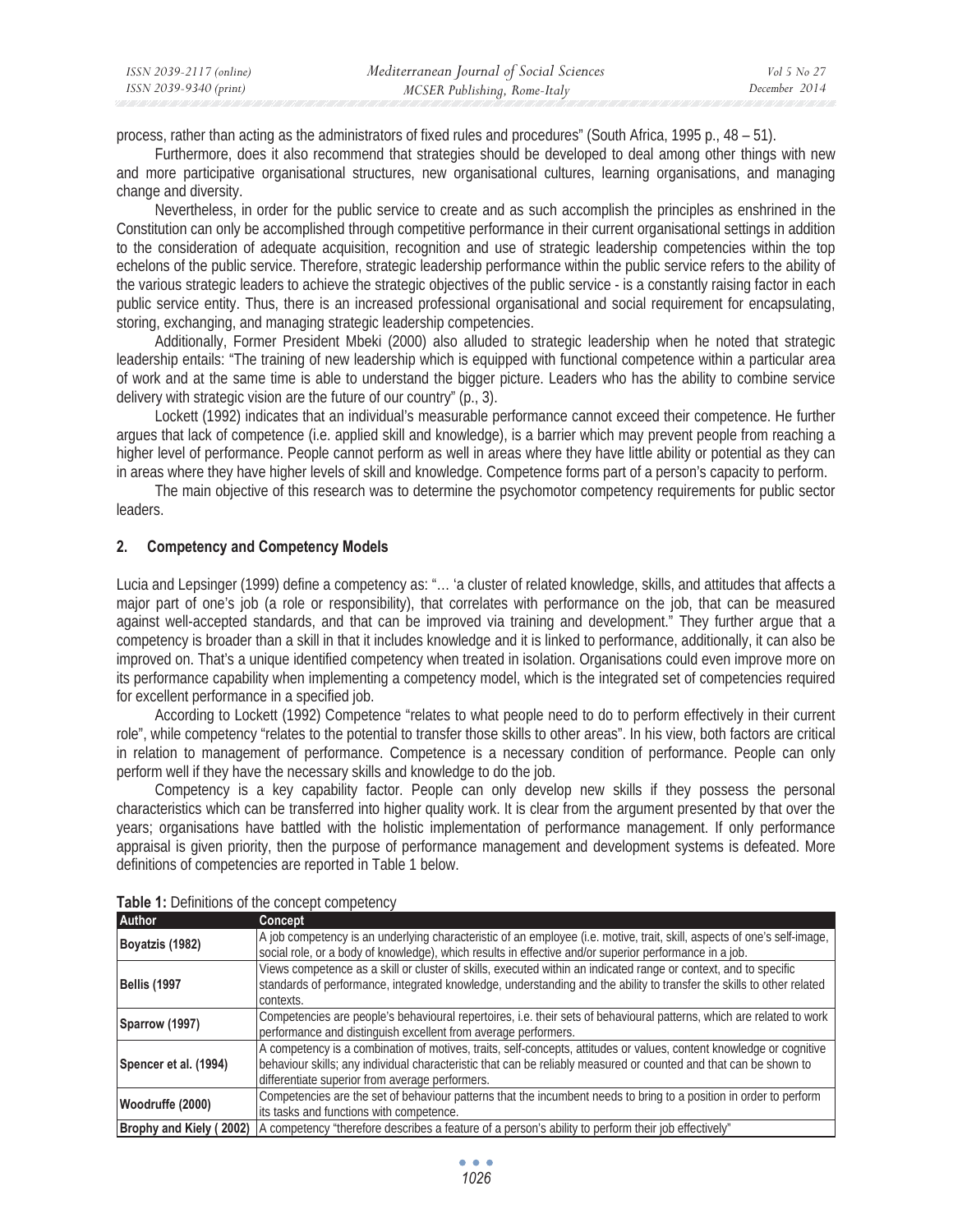Conversely, Bellis (1997) views competence as a skill or cluster of skills, executed within an indicated range or context, and to specific standards of performance, integrated knowledge, understanding and the ability to transfer the skills to other related contexts. Subsequently, it is anticipated that strategic leaders need to display the necessary work behaviour to perform on the job in pursuit of the organisational vision. Thus, strategic leaders must act or should perform their expected duties in a specific way to accomplish their job responsibilities. It is expected that they should produce quality work, use resources effectively, and follow guidelines and processes to achieve desired results. All behaviour must rise to certain standards. The work produced can also be measured according to a certain amount, completed within a given time frame and according to a specified level of customer satisfaction (Langdon, 2000).

Additionally, a related aspect emerging in the strategic leadership literature is self-efficacy. Self-efficacy refers to individuals' judgments about their perceived capabilities for performing specific tasks. Self-efficacy is the result of life experiences that teach one that one can, in fact, take actions that will effectively have an impact on one's environment, (Bandura, 1997). Wood and Bandura (1989a, p. 48) define self-efficacy as "beliefs in one's abilities to mobilize the motivation, cognitive resources, and courses of action needed to meet situational demands." Research has demonstrated strong positive relationships between self-efficacy and various criteria of human performance in organizations.

Additionally, Prahalad and Hamel (1990) also refers to the term 'core competencies' while Stalk et al. (1992) use the term 'strategic capabilities'. Hence, if the public service is to develop and be sustainable in the longer term, then it needs to develop its strategic capabilities. Vakola et al. (2007) merged several definitions and stated that "an individual job-related competency is the underlying set of behavioural patterns of an employee related to effective and/or superior work performance, acting both at individual and collective level (effective/superior performance both in solitary and interpersonal work), and that provide the organisation in which they are implemented and applied with sustainable competitive advantage." Therefore, the quest for strategic leader competencies by scholars and researchers was an expected evolution of leadership research. In the late 1980s, some scholars and researchers also began to question whether leadership actually bring about the envisaged change in organisations while others suggested that perhaps the study of leadership had reached its satiated point.

However, instead of disappearing, the study of leadership took on a new dynamism with a prominence on leadership of organisations, rather than the traditional leadership approaches that focused on face-to-face interaction at lower organisational levels. Studies of transformational leadership, organisational culture, visionary leadership, organisational change, and charismatic leaders reinvigorated the field of leadership. Thus, the notion of strategic leadership was introduced. Leadership competency models are also used to establish prerequisite criteria and as such improve leadership effectiveness in relation to future organisational challenges. They also provide a common framework for discussing competencies and performance, (Emiliani: 2003).

According to Dubois ( 1993) a competency model are "Those competencies that are required for satisfactory or exemplary job performance within the context of a person's job roles, responsibilities and relationships in an organization and its internal and external environments" ( p., 9). Consequently, a competency model is a descriptive tool that identifies the knowledge, skills, abilities, and behaviour needed to perform effectively in an organization. Designed to help an organisation meet its strategic objectives through building human-resources capability, competency modelling has been in existence since the 1970s, starting with the first models created by David McClelland. Such models gained popularity in the late 1980s and remain in use today.

Besides, competency models focus on behaviour rather than on personality traits, because personality traits are usually hard to measure accurately. Expressing desirable traits in behavioral terms is essential for a competency model to be useful as a human-resources tool, because the model must not only define the competencies necessary for effective performance but also indicate how to tell when a particular competency is being demonstrated. Most competency models express traits and characteristics in behavioral terms on the grounds that behaviour is the observable manifestation of personality traits and characteristics. Competencies are deemed critical for inclusion in a model when they distinguish superior performers from poor performers.

Subsequently, the main objective of this research is to determine the psychomotor abilities of public sector leaders in the South African context. The first theorist to coin the term 'psychomotor' was Carl Wernicke (1848-1905). Wernicke worked on aphasia (a term he also coined). In support, through the study of aphasia Wernicke revealed how human functioning can be explained by psychosensory input, psychomotor output, and the intrapsychic functions which coordinated the two (Weckowicz, 2010). Furthermore, Wernicke also used the psychological reflex arc proposed by John Dewey in 1896 to explain how humans interact with their environment, by making sense of it, and interpreting such sensory information in an integrated manner.

Hence, psychomotor abilities can be defined as the process of interaction between the perceptual systems (or five senses), the brain (where perceptual information is interpreted) and the body (where the individual reacts to such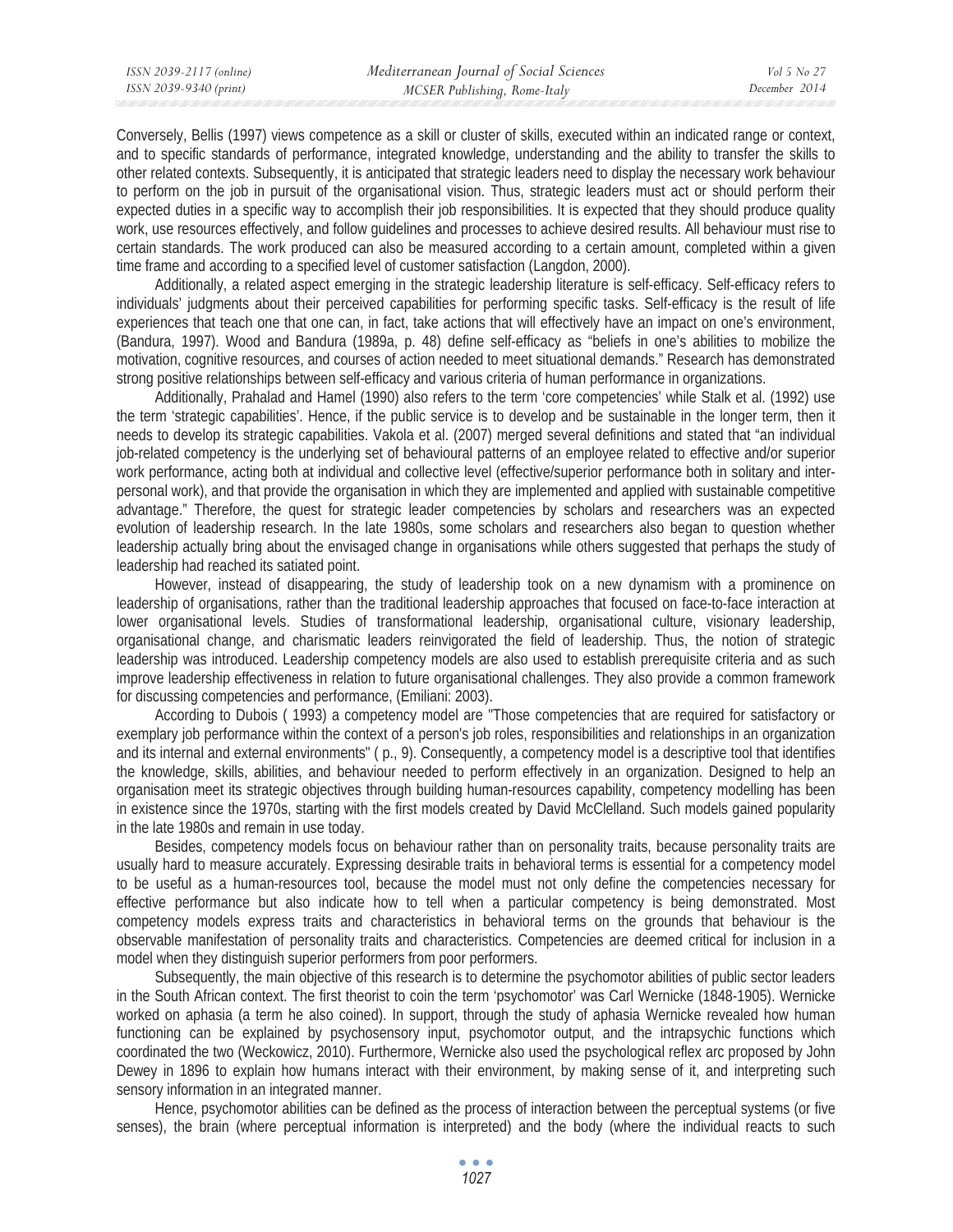perceptual stimuli). In addition, Tan (2006) explains that 'psycho' refers to the mind or psyche, and 'motor' to the physiological body. Therefore, as Tan (2006) explains with reference to the public service 'psychomotor' can thus be seen as the mind-body interaction, and 'psychomotor abilities', as those abilities which allow for effective interaction between the strategic leadership cognitive job knowledge and the subsequent execution as well as the awareness of their environment (Tan, 2006).

### **3. Research Method**

### *3.1 Research Approach*

A quantitative research approach was followed using surveys to collect the data. The research was cross-sectional in nature given that the data was collected at one point in time (Field, 2009).

### *3.2 Respondents*

The sample included strategic leaders that represent five major central government institutions. A total of 550 questionnaires were administered to senior management of the five mentioned institutions. A total of 168 questionnaires were returned which represent 30.55% response rate. Most of the respondents were male (57.7%) and representative of the black ethnic group (54.2%). The respondents were primarily employed as directors (47%) and with a national diploma as their highest level of qualification (32.7%). Most of the respondents' was speaking indigenous languages (39.29%) as their home language. The demographic characteristics of the respondents are presented in Table 1 below.

### *3.3 Measuring Instrument*

A questionnaire was developed to measure the psychomotor competencies of the leaders. The questionnaire consists of 29 items and measure seven dimensions: Perception, Readiness to Act, Guided Response, Mechanism, Complex Overt Response, Adaptation and Origination. A brief description of the dimensions is presented in Table 2 below.

| <b>Dimension</b>              | <b>Description</b>                                                                                                |
|-------------------------------|-------------------------------------------------------------------------------------------------------------------|
| Perception                    | The ability to use sensory cues to guide motor activity. This ranges from sensory stimulation through cue         |
|                               | selection to translation.                                                                                         |
| <b>Readiness to Act</b>       | Readiness to act. It includes mental, physical, and emotional sets. These three sets are dispositions that pre-   |
|                               | determine a person's response to different situations (sometimes called mind-sets).                               |
| <b>Guided Response</b>        | The early stages in learning a complex skill that includes imitation and trial and error. Adequacy of performance |
|                               | is achieved by practicing                                                                                         |
| <b>Mechanism</b>              | This is the intermediate stage in learning a complex skill. Learned responses have become habitual and the        |
|                               | movements can be performed with some confidence and proficiency                                                   |
| <b>Complex Overt Response</b> | Proficiency is indicated by a quick, accurate and highly coordinated performance, requiring a minimum of          |
|                               | energy.                                                                                                           |
| <b>Adaptation</b>             | Skills are well developed and the individual can modify movement patterns to fit special requirements.            |
| Origination                   | Creating new movement patterns to fit a particular situation or specific problem. Learning outcomes emphasise     |
|                               | creativity based upon highly developed skills.                                                                    |

# **Table 2:** Descriptions of Psychomotor Dimensions

The questionnaire uses a dual scale. Respondents are first required to indicate the extent of their agreement with each statement on a five-point Likert-type scale ranging from very dissatisfied (1) to very satisfied (5). Respondents are secondly required to indicate the importance of the talent management practices from Not Important (1) to Very Important (5).

# *3.4 Statistical Analyses*

Statistical analysis was carried out using the SPSS Program (SPSS Inc, 2014). The reliability and validity of the Psychomotor Competency Measure was determined by means of exploratory factor analysis and Cronbach alpha coefficients. Effect sizes (Steyn, 1999) were used to decide on the practical significance of the findings. For purposes of this research we used Cohen's (1988: 283) guidelines for the interpretation of effect sizes: 0.0099 constitutes a small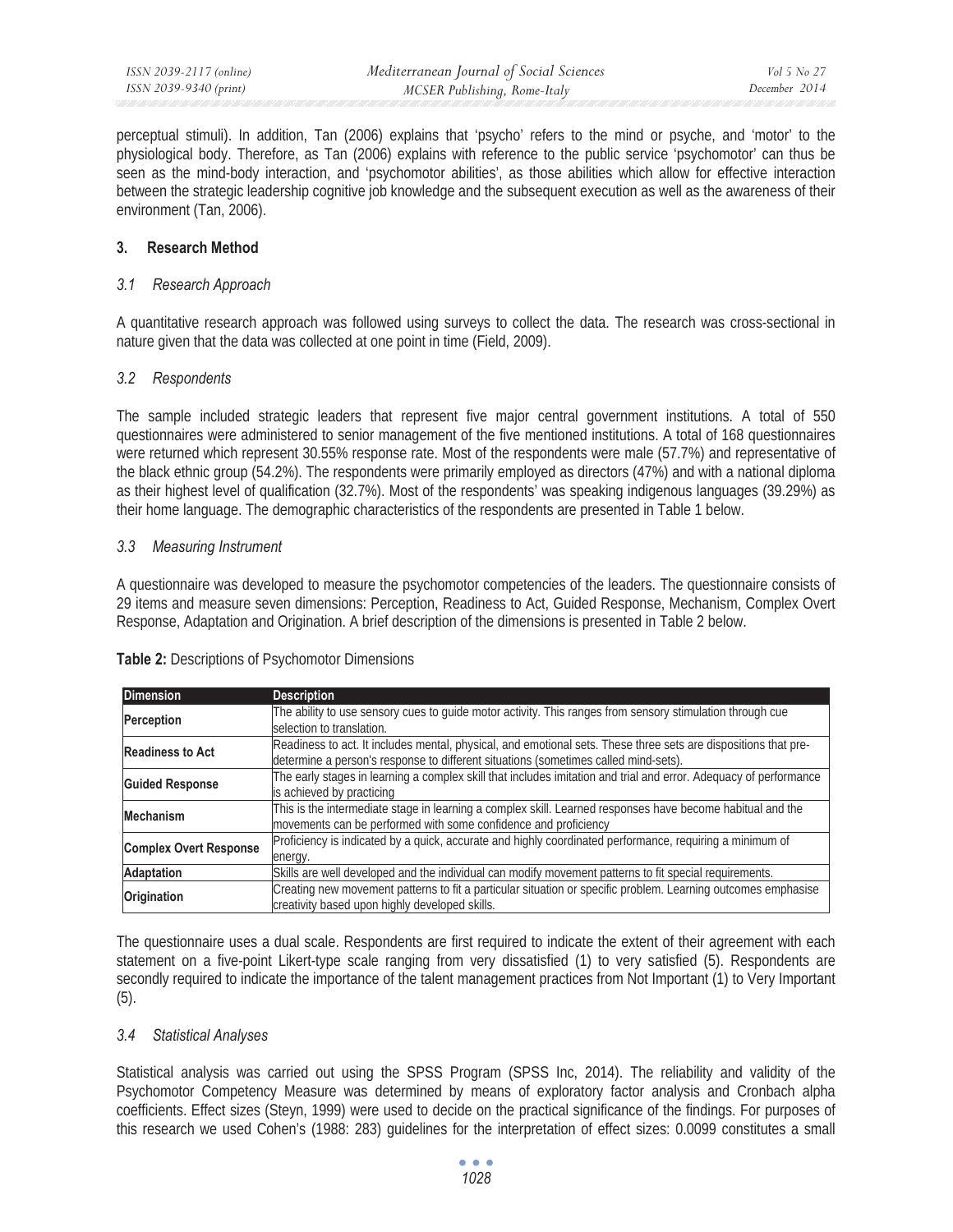effect, 0.0588 a medium effect and 0.1379 a large effect.

#### **4. Results**

Prior to factor analyses a Kaiser-Meyer-Olkin (KMO) test was done to determine the sample adequacy of the psychomotor competency measure. The psychomotor measure obtained a sample adequacy of 0.963 which are adequate for factor analyses (see Hair, Black, Babin & Anderson, 2010). Exploratory factor analyses using Principal Axis Factoring analyses were done on the 29 items of the psychomotor competencies measure. The initial analyses showed three distinctive factors. Principal Axis analyses were done using Varimax rotation. The analyses resulted in three factors which explained 92.979% of the variance. The three factors were labelled: Internalising (Factor 1), Organising Influencing (Factor 2) and Valuing Political Awareness (Factor 3). The results of the rotated factor matrix are reported in Table 3 below.

| Table 3: Rotated Factor Matrix of the Psychomotor Competency Scale |  |  |
|--------------------------------------------------------------------|--|--|
|--------------------------------------------------------------------|--|--|

|                 | Factor                        |              |                        |  |
|-----------------|-------------------------------|--------------|------------------------|--|
|                 | <b>Complex Overt Response</b> | <b>Modus</b> | <b>Guided Response</b> |  |
| P <sub>1</sub>  | .666                          | .528         | .437                   |  |
| $\overline{P2}$ | .518                          | .677         | .429                   |  |
| P <sub>3</sub>  | .628                          | .437         | .598                   |  |
| P <sub>4</sub>  | .738                          | .403         | .501                   |  |
| P <sub>5</sub>  | .524                          | .470         | .651                   |  |
| P6              | .765                          | .404         | .383                   |  |
| P7              | .476                          | .610         | .561                   |  |
| P <sub>8</sub>  | .761                          | .436         | .400                   |  |
| P9              | .619                          | .437         | .605                   |  |
| P10             | .741                          | .515         | .314                   |  |
| P11             | .780                          | .428         | .389                   |  |
| P12             | .561                          | .515         | .583                   |  |
| P13             | .511                          | .473         | .656                   |  |
| P14             | .388                          | .679         | .578                   |  |
| P15             | .709                          | .466         | .437                   |  |
| P16             | .648                          | .445         | .567                   |  |
| P17             | .499                          | .712         | .373                   |  |
| P18             | .521                          | .476         | .584                   |  |
| P <sub>19</sub> | .574                          | .439         | .643                   |  |
| P <sub>20</sub> | .579                          | .665         | .320                   |  |
| P21             | .637                          | .413         | .591                   |  |
| P22             | .415                          | .767         | .439                   |  |
| P23             | .380                          | .602         | .578                   |  |
| P24             | .401                          | .742         | .483                   |  |
| P25             | .495                          | .685         | .400                   |  |
| P <sub>26</sub> | .369                          | .636         | .631                   |  |
| P27             | .532                          | .744         | .324                   |  |
| P28             | .555                          | .540         | .533                   |  |
| P29             | .470                          | .541         | .631                   |  |

The descriptive statistics and reliabilities of the factors of the psychomotor competency measure are reported in Table 4 below. The results show excellent reliabilities for all three factors of the psychomotor Competency Measure. From the mean scores it is evident that that respondents display below average levels of psychomotor competencies in the public sector.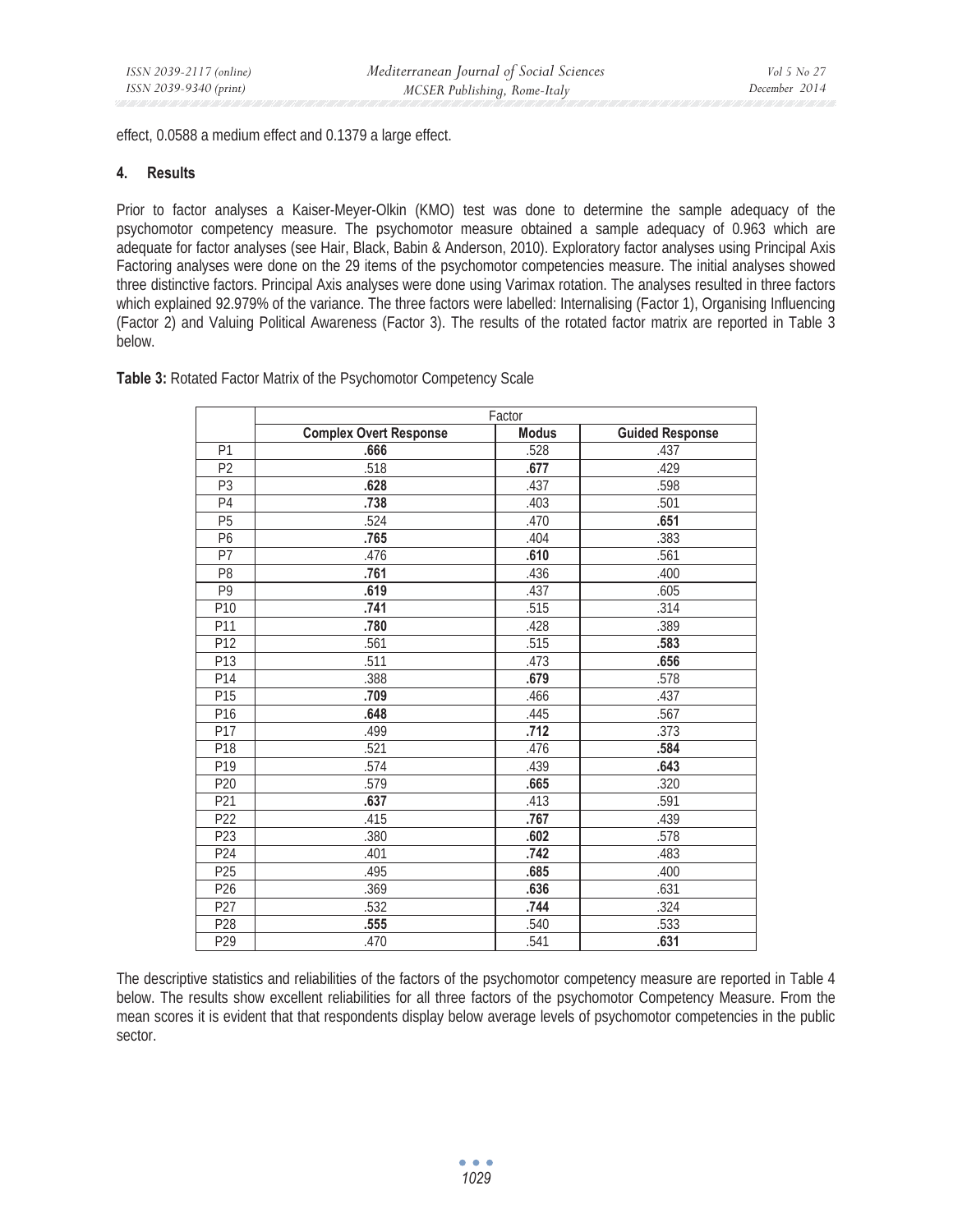|                           | Mean   | SD     | <b>Skewness</b> | Kurtosis |      |
|---------------------------|--------|--------|-----------------|----------|------|
| <b>Psychomotor Domain</b> | 2.9942 | 82752  | .008            | .099     | .981 |
| Complex Overt Response    | 2.8553 | .87603 | 100             | $-.069$  | .991 |
| <b>Modus</b>              | 3.1551 | .86781 | $-.069$         | $-.058$  | .989 |
| Guided Response           | 2.9721 | 78295  | $-.016$         | 438      | .981 |

In order to determine the normality of the scales obtained in the factor analysis, the Kolmogorov-Smirnov test was performed on the Psychomotor Competency Measure, the results of which are reported in Table 5 below. This table indicates that the scale conforms to normality. The Z-statistic is 0.132, which is greater than 0.05, which means that the scale is normally distributed. Unlike most statistical testing, a non-significant result is sought-after here.

**Table 5:** One-Sample Kolmogorov-Smirnov Test

|                                  |                | Psychomotor |
|----------------------------------|----------------|-------------|
| N                                |                | 167         |
| Normal Parameters <sup>a,b</sup> | Mean           | 2.9942      |
|                                  | Std. Deviation | .82752      |
|                                  | Absolute       | .102        |
| Most Extreme Differences         | Positive       | .079        |
|                                  | Negative       | $-102$      |
| <b>Test Statistic</b>            |                | .102        |
| Asymp. Sig. (2-tailed)           |                | .000c       |

Finally univariate analyses were performed to determine whether significant gaps exist between the current versus the importance of the dimensions of the Psychomotor Competency Measure. The results revealed that significant gaps exist between the current demonstrations of psychomotor competencies by business leaders versus the importance thereof. All the effects were medium. The results are reported in Table 6 below.

**Table 6:** Current display versus the importance of Psychomotor Competencies

|                               |                | Mean       | Gap      |      | Eta  |
|-------------------------------|----------------|------------|----------|------|------|
| <b>Factors</b>                | <b>Current</b> | Importance |          |      |      |
| <b>Psychomotor Domain</b>     | 2.994          | 4.605      | $-1.610$ | .000 | 934  |
| <b>Complex Overt Response</b> | 2.855          | 4.595      | $-1.740$ | .000 | 866  |
| <b>Modus</b>                  | 3.155          | 4.621      | $-1.465$ | .000 | 786  |
| <b>Guided Response</b>        | 2.972          | 4.598      | $-1.626$ | 000  | .751 |

# **5. Conclusion**

Competencies in the psychomotor domain focus on the coordination of mental activity with physical movement involved in the doing or performing of a task. Strategic leaders are demonstrating the development of dexterity or manipulative skills, and are executing skills in the performance of their job.

There are a number of variations of the levels of this domain, as different researchers have put forth their best work on refining the taxonomy. The model utilizes the following levels in the psycho-motor domain: Perception, Readiness to Act, Guided Response, Mechanism, Complex Overt Response, Adaptation, and Origination.

Therefore, if the public service commit to expected proficient performance by its strategic leadership, the public service could decide to track, identify and process psychomotor competencies and skills, through which it can achieve transparency about the effective conduct of its strategic leaders. The public service therefore, can develop a common language in the case of its variety of public service institutions to effectively communicate amongst the multiple locations, and the public service`s strategic leaders can benefit from the adoption of a reliable strategic leadership job performance classification across all institutions.

The hope is that widespread acceptance of applying the psychomotor competencies will foster standard job performance expectations and action amongst public service institutions and provide a framework to develop new